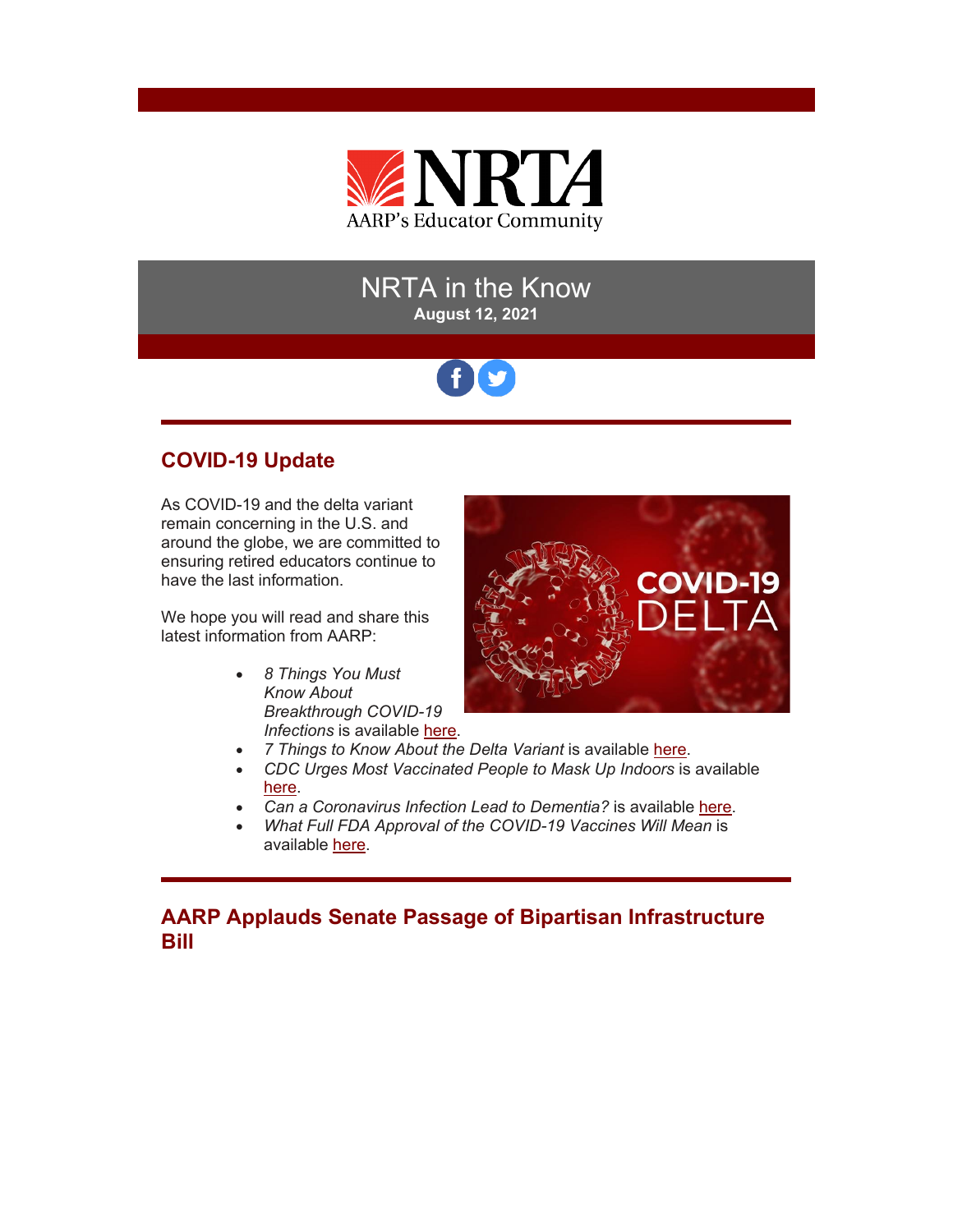AARP released the following statement from [Nancy A.](https://r20.rs6.net/tn.jsp?f=001rnkpvpGdTKrfyhBaXhj_qmnrot8uvLlZUvcaCKzaC6WqeJp4abkVVShYCKNNi2KtLPWFcAbDjU7cIYoOg_pJDuNMqTU1-k__bmJzVLswiJ0tC27un9dkHwz8h5k9mvgLe3yzw8ykep-giSNWKjVyaASdHnmmq3bW6m2tFj-uTSULziAyYFa4b98qeTC2XM8r8gAF_MDiLE1XCqOokm6dsETqdI2Z0JAD7bmXVONwXyHMZyZRr_tGTDFEBmLp8QDHvZAw_ZNPgho=&c=5oyp_K7jORGwv1FtwztCCE7_2NvDYrx3PTruT3m8WhEuMZ-6T6rEMQ==&ch=TzHsWNYIzpW4M89tdPtgMJyrbyY0Cv_EMgreK9fG-lMU3b7RUxrz_w==)  [LeaMond,](https://r20.rs6.net/tn.jsp?f=001rnkpvpGdTKrfyhBaXhj_qmnrot8uvLlZUvcaCKzaC6WqeJp4abkVVShYCKNNi2KtLPWFcAbDjU7cIYoOg_pJDuNMqTU1-k__bmJzVLswiJ0tC27un9dkHwz8h5k9mvgLe3yzw8ykep-giSNWKjVyaASdHnmmq3bW6m2tFj-uTSULziAyYFa4b98qeTC2XM8r8gAF_MDiLE1XCqOokm6dsETqdI2Z0JAD7bmXVONwXyHMZyZRr_tGTDFEBmLp8QDHvZAw_ZNPgho=&c=5oyp_K7jORGwv1FtwztCCE7_2NvDYrx3PTruT3m8WhEuMZ-6T6rEMQ==&ch=TzHsWNYIzpW4M89tdPtgMJyrbyY0Cv_EMgreK9fG-lMU3b7RUxrz_w==) AARP Executive Vice President and Chief Advocacy & Engagement Officer, in response to Senate passage of the Infrastructure Investment and Jobs Act:



*"AARP applauds the Senate for today's bipartisan vote to improve* 

*our nation's infrastructure, including many measures that will benefit the lives of older adults.* 

*"In particular, AARP is pleased that the Infrastructure Investment and Jobs Act supports historic investment in digital equity and increased support for the Emergency Broadband Benefit. Millions more Americans will have access to high-speed internet, including those with limited means, who have faced barriers due to language or ability, or who live in unserved and underserved areas. Internet accessibility is essential for older adults to connect with their families, communities, commerce, and services. "We are also pleased that the bill includes measures to modernize and expand transportation alternatives, which are key for promoting choice and mobility for those 50+ and with disabilities. Programs like Complete Streets and Safe Streets for All promote increased accessibility and transit options for seniors in their local communities. And provisions to strengthen electric grids and provide clean drinking water will benefit all Americans.*

*"While today's vote provides for important improvements, there are many additional challenges facing our nation, and older adults in particular, that must be addressed moving forward. We need to lower prescription drug prices so Americans can afford their medications. We need major investments in home and community based services to allow older Americans to age in their homes. And we strongly urge Congress to support family caregivers by passing the bipartisan Credit for Caring Act and enacting paid leave policies that give working caregivers the flexibility they need. We need action on these urgent issues to meet our country's current and future needs."*

### **NEW Research Finds Public Pension Funding Soars in 2021**

Propelled by a strong bull market, the second quarter of 2021 marked a fifth consecutive quarter of high-water marks for public pension assets and liabilities.

The estimated funded status of the 100 largest U.S. public pension plans grew from 79 percent at the end of



March 2021 to 82.6 percent at the end of June 2021. These findings are contained in the [Milliman 100 Public Pension Funding Index \(](https://r20.rs6.net/tn.jsp?f=001rnkpvpGdTKrfyhBaXhj_qmnrot8uvLlZUvcaCKzaC6WqeJp4abkVVShYCKNNi2KtiPWEalzB9aTQ_s07QO4RcwP-kwnnJBX1DUkethoW6VGFbZw_C1JFGZLFEsklXlju4VhgBnCTxESUOqNQ3l8Vl5X-seUnrGJgYG8g_19qxXj3l-b38AmDTy_DUPA_7XBRbzEwIaSnkmtCBD19Y4w552dAoRz7kOad&c=5oyp_K7jORGwv1FtwztCCE7_2NvDYrx3PTruT3m8WhEuMZ-6T6rEMQ==&ch=TzHsWNYIzpW4M89tdPtgMJyrbyY0Cv_EMgreK9fG-lMU3b7RUxrz_w==)PPFI).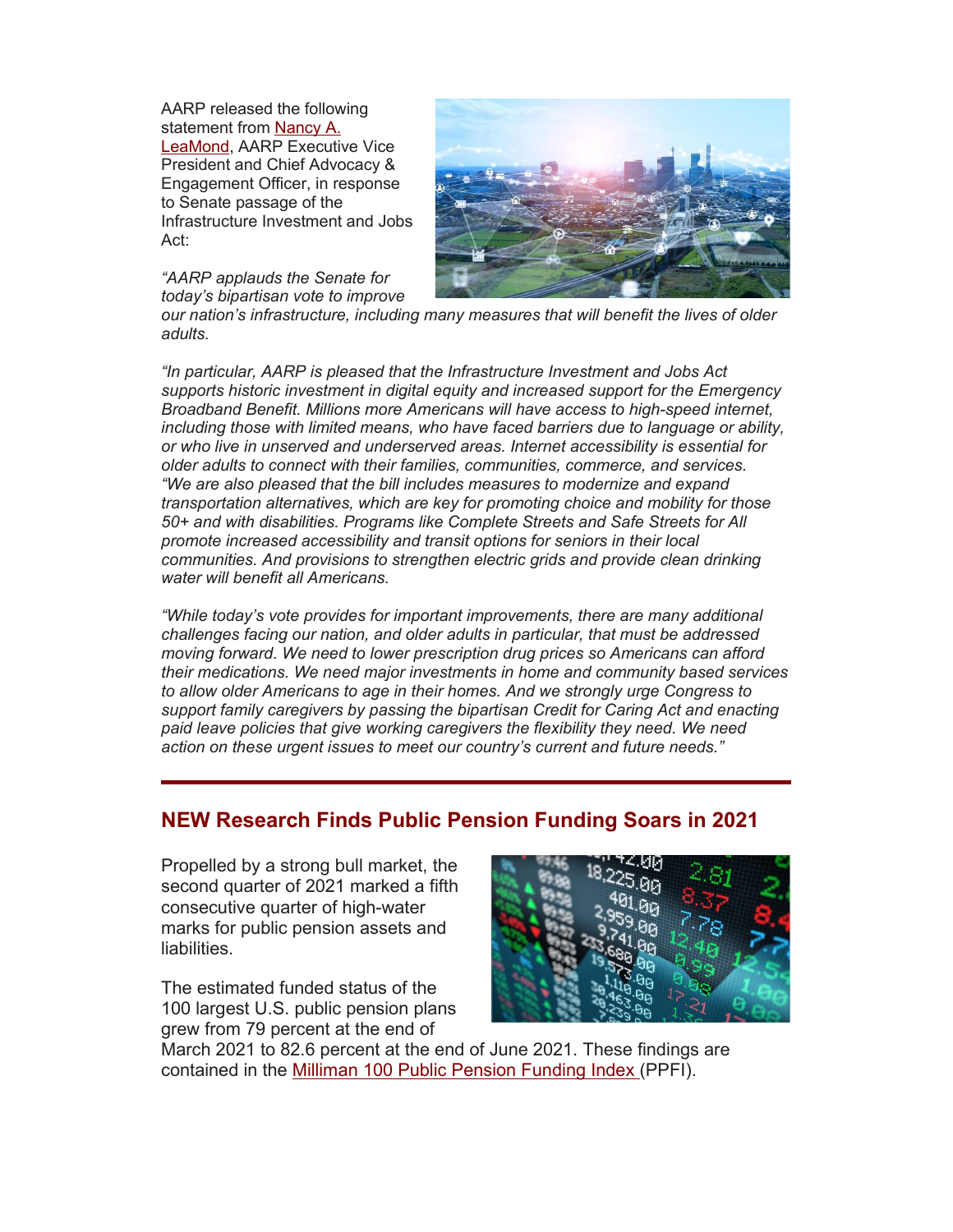The analysis also finds that the deficit between estimated assets and liabilities dropped from \$1.166 trillion at the end of March 2021 to \$975 billion at the end of June 2021. The sustained positive investment returns since the initial market sell-off at the onset of the COVID-19 pandemic have pushed the aggregate funded status to over 80 percent for the first time since the PPFI began in September 2016.

According to the research, plan sponsors will start seeing the results of actuarial valuations that will reveal the extent to which the pandemic has impacted plan liabilities. Another evolving dynamic is that the strong market, combined with the current low yields on fixed income, is likely to result in lower expectations for future investment returns. This may prompt plan sponsors to continue to lower their interest rate assumptions.

Read the full report [here.](https://r20.rs6.net/tn.jsp?f=001rnkpvpGdTKrfyhBaXhj_qmnrot8uvLlZUvcaCKzaC6WqeJp4abkVVShYCKNNi2KtaklAar5lDWHyjf3vWDZIr5RrVkVpnhw-NbCLEGtREVJro34PvkkGCD_CcM3RHsVz8_KKdgtv9XHNUet0vRSEF7epi53KwWo7-mi1miBWloJX9UYuIN1q4kY-HOjdVoAZtDO1Lx0IhXkF_hefZx-rd0b_4I7levGwApodfby7vm1kkCwUcck2ZQ==&c=5oyp_K7jORGwv1FtwztCCE7_2NvDYrx3PTruT3m8WhEuMZ-6T6rEMQ==&ch=TzHsWNYIzpW4M89tdPtgMJyrbyY0Cv_EMgreK9fG-lMU3b7RUxrz_w==)

## **National Advocacy Conference & Lobby Day | Oct. 19-22, 2021**

Retired Educator Association (REA) leaders and legislative contacts are invited to attend the upcoming National Advocacy Conference and Lobby Day that will be held virtually from October 19 to 22, 2021.

This conference is an opportunity to collaborate with fellow REA leaders across the nation, AARP national and state office teams, policy experts, and your federal lawmakers.



You can register online [here.](https://r20.rs6.net/tn.jsp?f=001rnkpvpGdTKrfyhBaXhj_qmnrot8uvLlZUvcaCKzaC6WqeJp4abkVVXEHt69W9hQUgRBfGuWuBAAQGNjN0y8yIKoa8HahoG--Wkcw6hZqV14Jorq-l9axCUaKdF5xjni0P-uZguzbjHwzyJolRoMZaDic-JR2tUousP8wB1rqRiLaz0TbBlJ03F3vqc1IH5cPCwwL1CddwYNZt-rJECb-dASUrrdstpDMBwM6wutoHHIsbIMxmU9mvehCcRu5rtfeUaDHJTz1D0VQT4rFxKvllD0cKmrOfwjG&c=5oyp_K7jORGwv1FtwztCCE7_2NvDYrx3PTruT3m8WhEuMZ-6T6rEMQ==&ch=TzHsWNYIzpW4M89tdPtgMJyrbyY0Cv_EMgreK9fG-lMU3b7RUxrz_w==)

Registrations must be completed by **Wednesday, September 15, 2021**.

If you have questions or need assistance, contact **Adam Goldberg** at 202.434.3917 or [AGoldberg@aarp.org.](mailto:AGoldberg@aarp.org)

We look forward to engaging with you at this virtual event!

### **NEW Research Examines Generational Retirement Views**